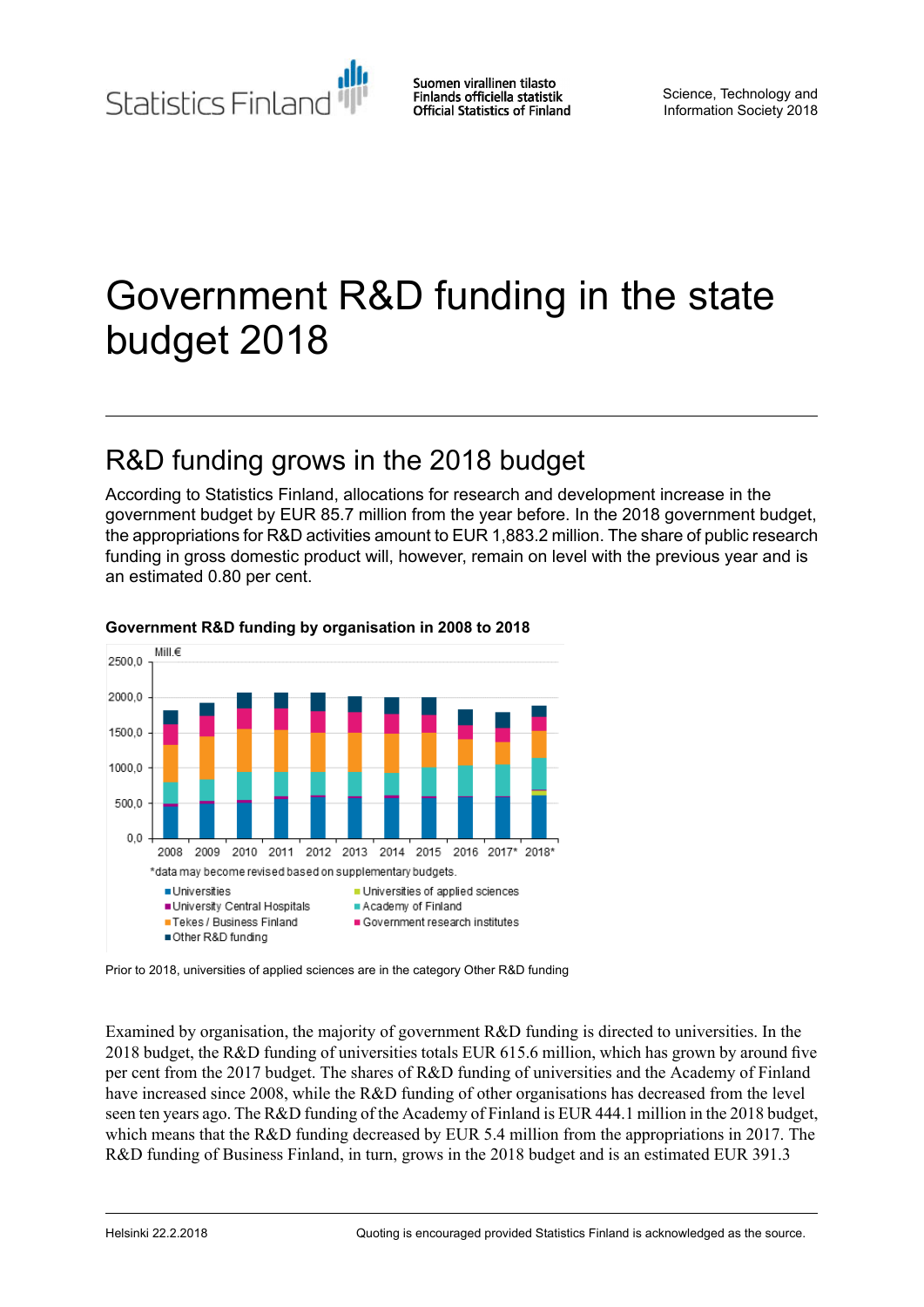million. The R&D funding of government research institutes has declined in recent years and totals EUR 189.1 in 2018.

The biggest financier of research and development activity among administrative sectors is the Ministry of Education and Culture, whose R&D funding is EUR 1,164.4 million in the 2018 budget. The sum grows by EUR 41.1 million from the 2017 budget. The R&D funding of the Ministry of Economic Affairs and Employment also grows by EUR 61.9 million to EUR 491.0 million which is mainly caused by the increase in the R&D funding of Business Finland. Among other administrative sectors, the R&D funding of, for example, the Ministry of Social Affairs and Health and the Ministry of Agriculture and Forestry decrease in the 2018 budget.

|                                                | R&D funding $\epsilon$<br>million | Share of R&D<br>funding, % | Change from 2017, Real change from<br>$\epsilon$ million | 2017, % |
|------------------------------------------------|-----------------------------------|----------------------------|----------------------------------------------------------|---------|
| <b>R&amp;D</b> funding total                   | 1883,2                            | 100,0                      | 85,7                                                     | 3,3     |
| Main administrative branches (ministries)      |                                   |                            |                                                          |         |
| Ministry of Education and Culture              | 1 1 64,4                          | 61,8                       | 41,1                                                     | 2,2     |
| Ministry of Employment and the<br>Economy      | 491,0                             | 26,1                       | 61,9                                                     | 12,8    |
| Ministry of Agriculture and Forestry           | 53,6                              | 2,8                        | $-16.4$                                                  | $-24.5$ |
| Ministry of Social Affairs and Health          | 69,9                              | 3,7                        | $-5,5$                                                   | $-8,6$  |
| <b>Funding organisations</b>                   |                                   |                            |                                                          |         |
| <b>Universities</b>                            | 615,6                             | 32,7                       | 28,5                                                     | 3,4     |
| Universities of applied sciences <sup>1)</sup> | 66,3                              | 3,5                        |                                                          |         |
| <b>Business Finland</b>                        | 391,3                             | 20,8                       | 69.1                                                     | 19,8    |
| Academy of Finland                             | 444,1                             | 23,6                       | $-5,4$                                                   | $-2,6$  |
| Government research institutes                 | 189,1                             | 10,0                       | $-6,1$                                                   | $-4,5$  |
| Other R&D funding                              | 161,8                             | 8,6                        | $-66.7$                                                  | $-30,2$ |
| University central hospitals                   | 15,0                              | 0,8                        | 0,0                                                      | $-1,4$  |

#### **Government budget allocations for R&D (GBARD) in 2018**

1) Prior to 2018, universities of applied sciences are in the category Other R&D funding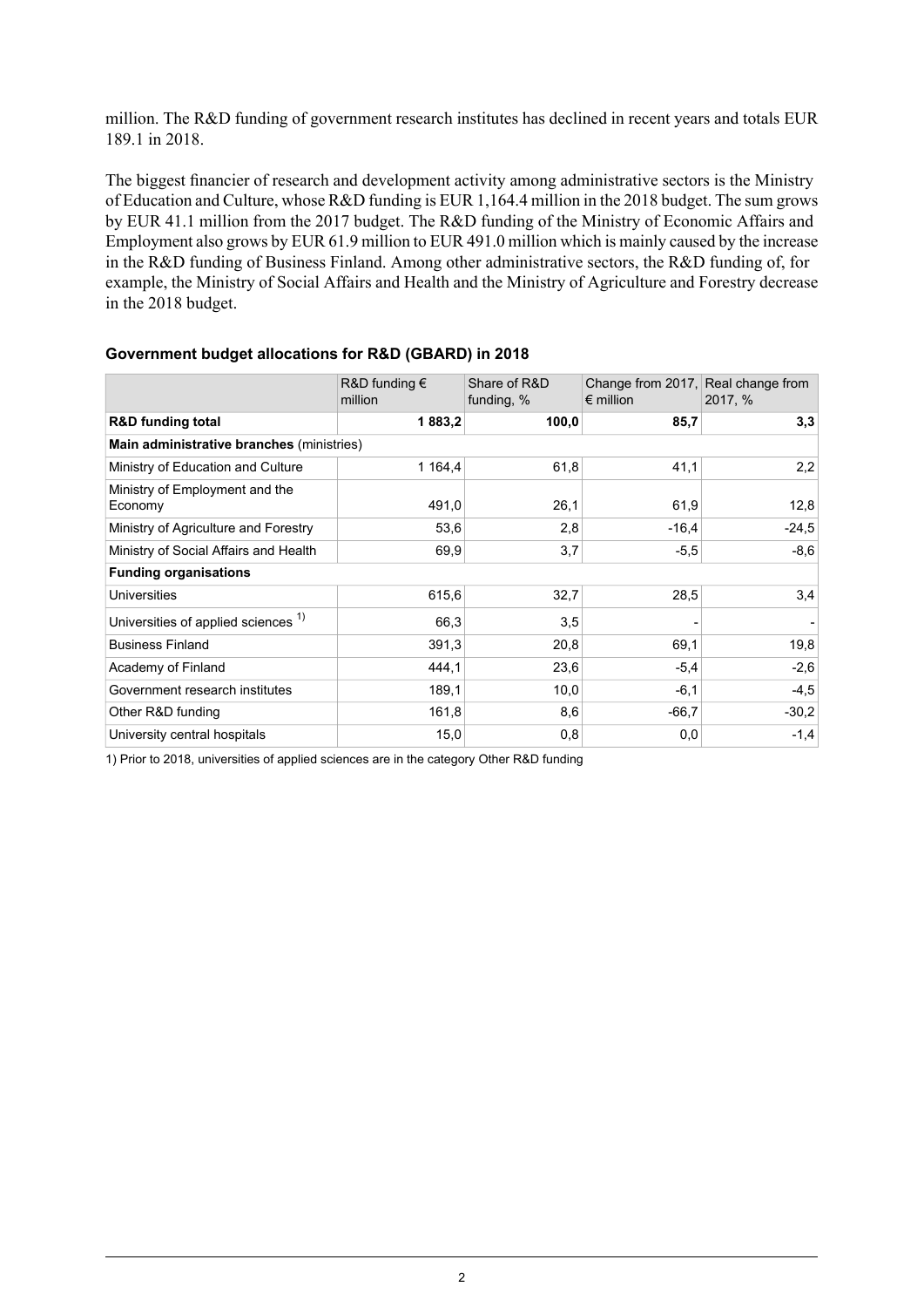## **Contents**

### Tables

### Figures

Figure 1. Government budget allocations for R&D in 2017 to 2018 by socioeconomic [objective............................6](#page-5-2)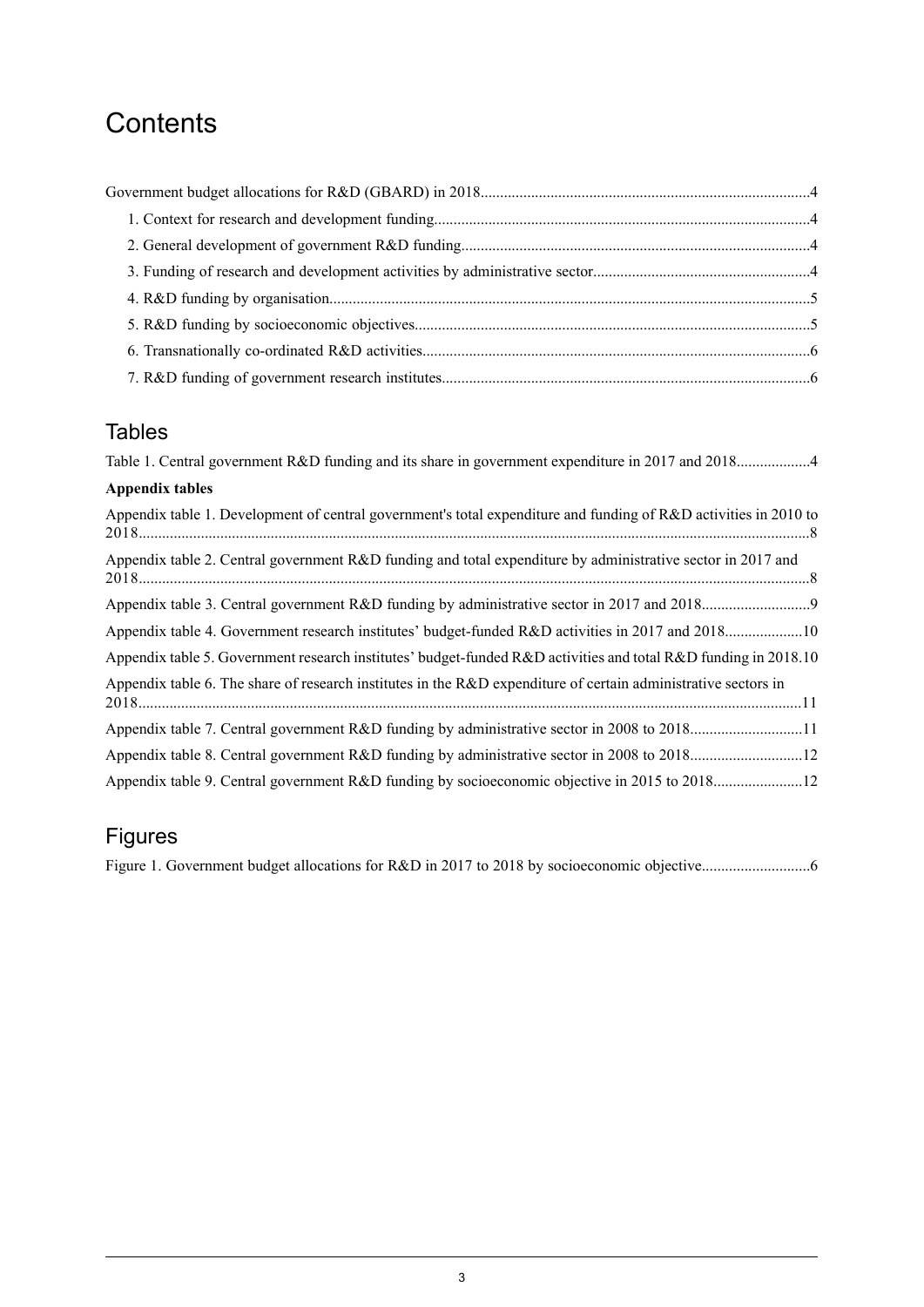## <span id="page-3-0"></span>Government budget allocations for R&D (GBARD) in 2018

### <span id="page-3-1"></span>1. Context for research and development funding

Public funding of research and development (R&D) activities create preconditions for the renewal of the economy and industrial structure. The main reason for publicly funded R&D is its considerable social and financial externalities. Research and innovation (R&I) policy, in turn, strengthens international competitiveness, wellbeing of citizens and the preconditions for environmentally sustainable growth. The objective is to ensure sufficient R&D funding in key targets and actions that promote the economy and employment in the long term.

Policy measures are controlled by the national government programme and its key projects(2015 to 2019), as well as the policy of the Research and Innovation Council<sup>11</sup> (2015 to 2020). In the public finance plan for 2018 to 2021, the Government decided on revisions to the innovation systems and investment in strengthening R&D investments. Financing will be directed at key targets in terms of the economy that support renewal and growth.

### <span id="page-3-2"></span>2. General development of government R&D funding

The total budget appropriations and outlays for research and development in the 2018 budget amount to EUR 1,883.2 million. The appropriations increase by EUR 85.7 million from 2017, which translates to a 4.8 per cent nominal and 3.3 per cent real growth. The proportion of funds allocated to R&D activities of overall government spending exclusive of debt servicing is 3.5 per cent.

<span id="page-3-4"></span>Even though government R&D funding grows slightly in 2018, the research intensity remains on last year's level as GDP grows faster than this. Thus, the GDP share of public R&D funding is an estimated<sup>2)</sup> 0.80 per cent in 2018. The GDP share of EU and OECD countries has been around 0.70 per cent in recent years.

### **Table 1. Central government R&D funding and its share in government expenditure in 2017 and 2018**1)

|                                                                                   | EUR million EUR million Change % |          |                                   |     |     |
|-----------------------------------------------------------------------------------|----------------------------------|----------|-----------------------------------|-----|-----|
|                                                                                   | 2017                             | 2018     | <b>EUR million Nom. % Real. %</b> |     |     |
| Total R&D funding                                                                 | 1797.5                           | 1883.2   | 85,7                              | 4,8 | 3,3 |
| Total Central government expenditure                                              | 55 236.0                         | 55 675.0 | 438.5                             | 0,8 | 0,0 |
| Central government expenditure excluding debt servicing                           | 53 929.0                         | 54 443.0 | 514.0                             | 1,0 | 0,2 |
| R&D funding share of Central government expenditure (excluding<br>debt servicing) | 3,3                              | 3,5      |                                   |     |     |

<span id="page-3-3"></span>1) The data of both years are based on the budgets and do not cover supplementary budgets etc.

### 3. Funding of research and development activities by administrative sector

Among administrative sectors, research and development activities are financed most in the Ministry of Education and Culture, EUR 1,164.4 million in total. The research funding of the Ministry of Education and Culture corresponds with over 60 per cent of the entire government R&D funding. The appropriations of the administrative sector increase by EUR 41.1 million, a majority of which is the result of growth in the R&D funding of universities and universities of applied sciences. The R&D funding of the Ministry of Economic Affairs and Employment also grows, by EUR 61.9 million which is mainly caused by the increase in the R&D funding of Business Finland. Among other important administrative sectors in terms of R&D funding, for example, the R&D funding of the Ministry of Agriculture and Forestry decreases by

<sup>1)</sup> Inventive Finland: direction for the research and innovation policy for 2015 to 2020 Research and Innovation Council 5 November 2014.

<sup>2)</sup> GDP 2017 and 2018, Ministry of Finance's estimates.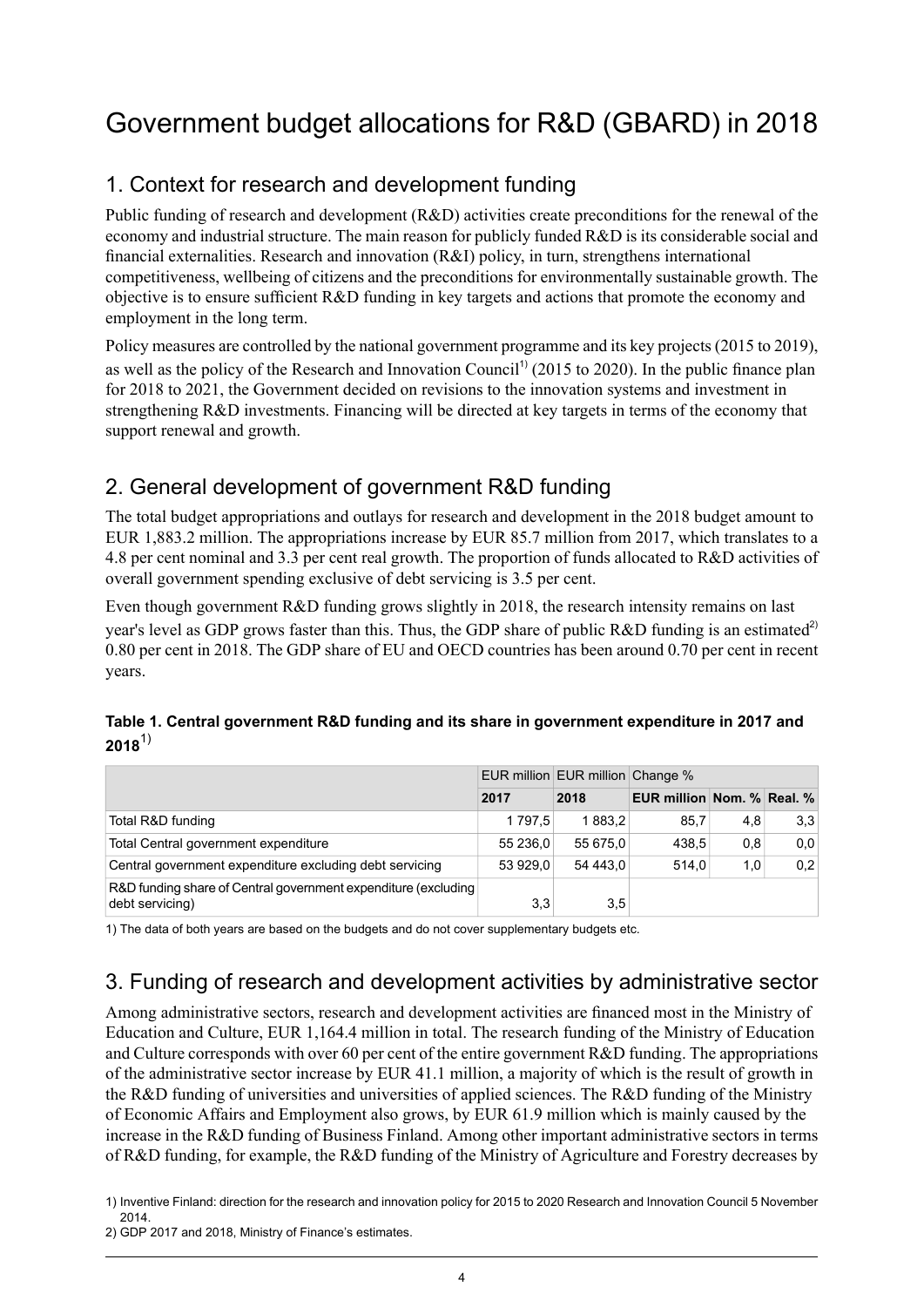EUR 16.4 million, and that of the Ministry of Social Affairs and Health by EUR 5.5 million in the 2018 budget.

The ministries that hand out most R&D funding, the Ministry of Education and Culture and the Ministry of Economic Affairs and Employment, are also the most R&D intensive ministries. In all, 17.7 per cent of the Ministry of Education and Culture's expenditure and 17.3 per cent of the Ministry of Economic Affairs and Employment's expenditure are directed at research and development activities. The average R&D intensity of administrative sectors in 2018 is 3.5. The Ministry of Finance and the Ministry of the Interior have the lowest R&D intensities.

### <span id="page-4-0"></span>4. R&D funding by organisation

The funding for Business Finland's (former Tekes) R&D activities grows by an estimated 21 per cent to EUR 391.3 million. The growth is the result of both increased appropriations and a bigger emphasis on the funding of research and development activities. The appropriations used by the Academy of Finland on research decrease by EUR 5.4 million to EUR 444.1 million.

Universities' research activities are financed with EUR 615.6 million. Universities have the highest proportion of the total government R&D funding, around 33 per cent. The share of the Academy of Finland is 24 per cent and that of Business Finland is 21 per cent of the entire government R&D funding. Central government research institutes get ten per cent and the share of funding divided between other administration is nine per cent. The R&D funding of universities of applied sciences is EUR 66.3 million in the 2018 budget, which corresponds with a share of around four per cent of government R&D funding. Among organisations, university central hospitals receive the smallest share of around one per cent.

In addition to appropriations from the Ministry of Social Affairs and Health, Finland's five university special catchment areas also receive funding from other sources. The university special catchment areas coordinate the funding of research projects in their hospital district and receive funding from municipalities as membership subscriptions that are used for R&D activities. As a separate item from the national budget, university special catchment areas reserve total around EUR 27.1 million in their own budget for health research in 2018

### <span id="page-4-1"></span>5. R&D funding by socioeconomic objectives

A majority of government R&D funding is directed to universities' research and development activities and general advancement of science. Research funding directed at promoting industry grows by EUR 102.3 million to EUR 303.4 million in the 2018 budget. R&D funding allocated to the health care objective category decreases to one-half from one year ago and totals EUR 51.2 million in 2018.

In other objective categories, the R&D funding allocated to energy decreases by EUR 19.3 million amounting to EUR 42.4 million in the 2018 budget. The appropriations for, e.g. the objective categories environmental protection and land use, transport systems and other infrastructure grow from the budget one year ago.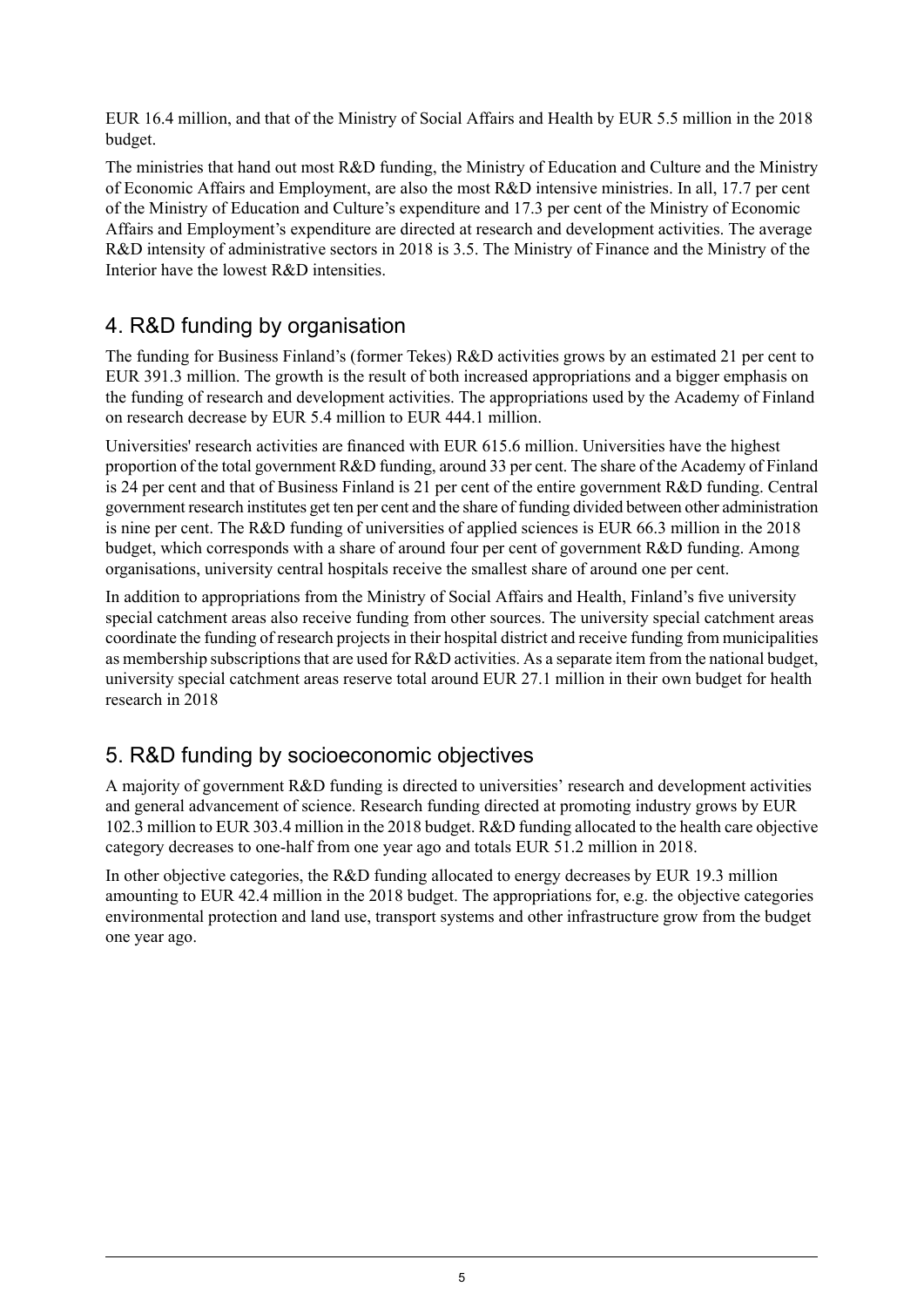#### <span id="page-5-2"></span>**Figure 1. Government budget allocations for R&D in 2017 to 2018 by socioeconomic objective**



### <span id="page-5-0"></span>6. Transnationally co-ordinated R&D activities

R&D funding directed at international research organisations or international R&D programmes<sup>3)</sup> is EUR 86.0 million in the 2018 government budget. International R&D funding remained almost at the same level as last year. EUR 52.5 million are allocated to Europe wide R&D programmes between countries that are arranged, for example, within the framework of H2020 (Horizon 2020 The EU Framework Programme for Research and Innovation). European international research organisations, such as CERN, the European Organization for Nuclear Research receive EUR 19.2 million in research funding from the government budget. Slightly over EUR ten million are directed at bilateral and multilateral R&D programmes between the governments of EU countries, which include, for example, joint Nordic research funding. In total, these EUR 82.2 million implement the so-called European research area ERA concept, whose aim is to develop the research of certain technologies in EU Member States from nation state based to Europe wide. The remaining EUR 3.9 million are directed at other international players for projects that have no ERA dimension. The total sum of government funding for internationally coordinated research and development activities has remained at the same level in recent years.

### <span id="page-5-1"></span>7. R&D funding of government research institutes

The main task of government research institutes<sup>4)</sup> is to acquire, produce and disseminate data as basis for political decision-making and development of society. In addition to research duties, the institutes have a varying number of different expertise, supervision, training, guidance and other official functions, charged and other service activities and so on. Research institutes produce services horizontally to many different administrative branches and the rest of the public sector, as well as enterprises and third sector operators.

In addition to budget appropriations, the R&D activities of research institutes is financed by external funding consisting of income from charged services and funding from elsewhere than the institute's own budget classes. External funding mainly comes on a competitive basis from several sources and from both domestic public and private sectors and international sources. Its amount is based on the institutes' performance targets and is thus estimated.

<sup>3)</sup> Programmes or organisations where research and development (R&D) is the main type of activity.

<sup>4)</sup> Incl. the non-profit special assignment state enterprise VTT Oy.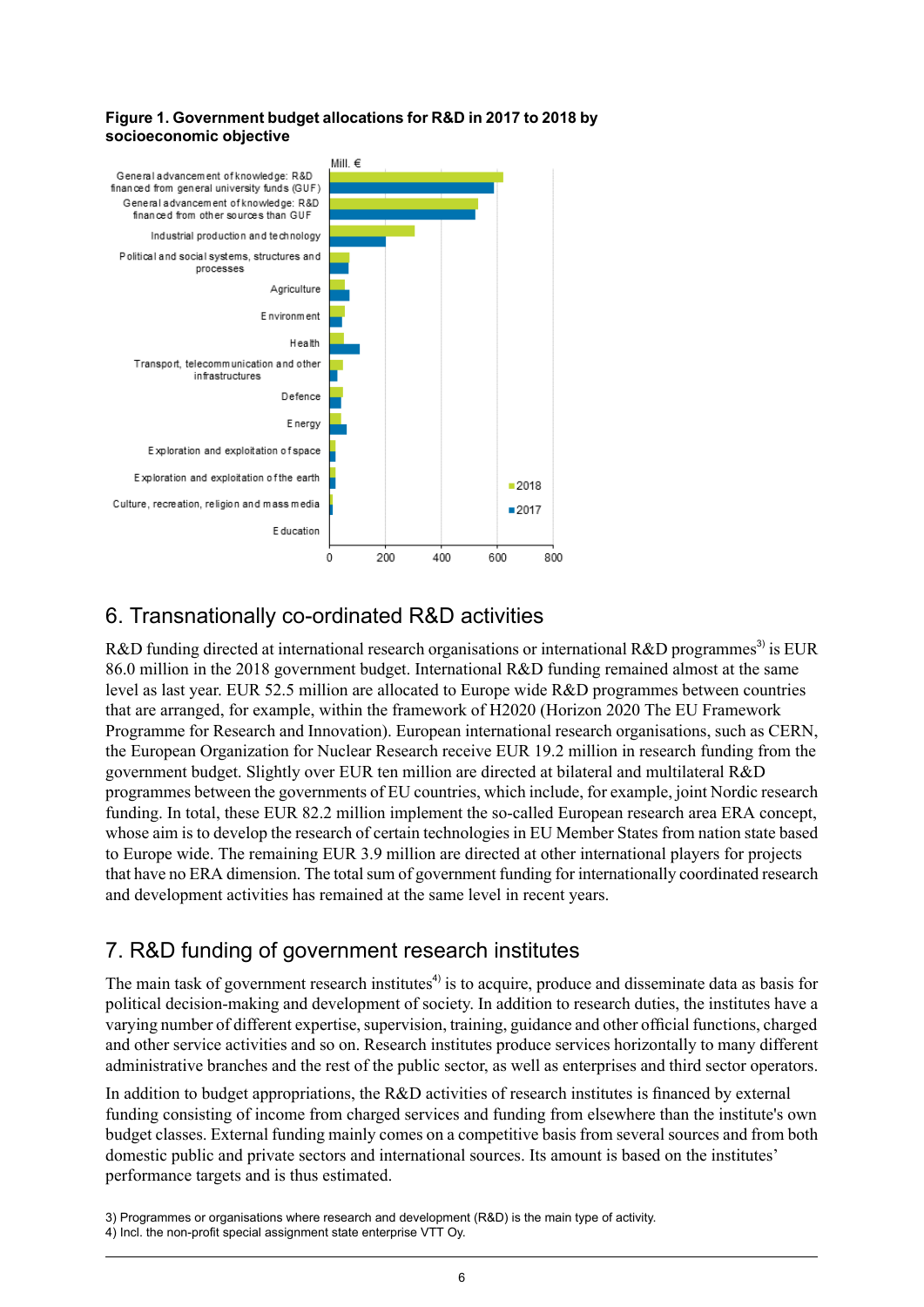### Budget funded R&D activities of government research institutes

The total amount of R&D funding for research institutes from their own administrative branches' budgets for 2018 was EUR 189.1 million. Budget funding decreased by around three per cent or EUR 6.1 million from the 2017 budget. Among research institutes, most funds for R&D activities was received by VTT, the Technical Research Centre of Finland and the Natural Resources Institute Finland, LUKE. LUKE's R&D funding grew by EUR one million and VTT's declined by EUR 0.5 million from the 2017 budget.

### Total research funding and EU funding of research institutes

Total R&D funding for research institutes (budget funding and external funding) is EUR 453.9 million in 2018, which is nearly EUR ten million less than in 2017. The share of external financing is nearly 60 per cent of research institutes' total funding. VTT, the Technical Research Centre of Finland received most external funding, the external funding share of VTT is close on 70 per cent.

EUR 264.8 million of research institutes' total research and development activity funding is funding from outside the government budget. The amount of external financing decreased by EUR 3.8 million from the 2017 budget. Research institutes estimate that they will receive EUR 52.9 million in research funding from the EU, which is EUR 0.8 million more than one year ago. VTT's share of EU funding is the largest, EUR 32 million.

### Research institutes' R&D funding by administrative sector

The research intensity of administrative sectors can, next to the funding share of actual R&D activities also be assessed by how significant a role research institutes have in the activities of each administrative branch. The social role of the administrative sectors of universities and the Ministry of Education in the field of science and research is qualitatively different and, thus, they are not included in the comparison.

An average of 31 per cent of the R&D funds of the key administrative sectors in terms of research activities is spent in their research institutes. The most research intensive administrative sectors in 2018 are the Ministry of Agriculture and Forestry and the Ministry of Transport and Communications. The Ministry of Economic Affairs and Employment, a majority of whose R&D funding is Business Finland's funding, in turn, has the lowest research intensity.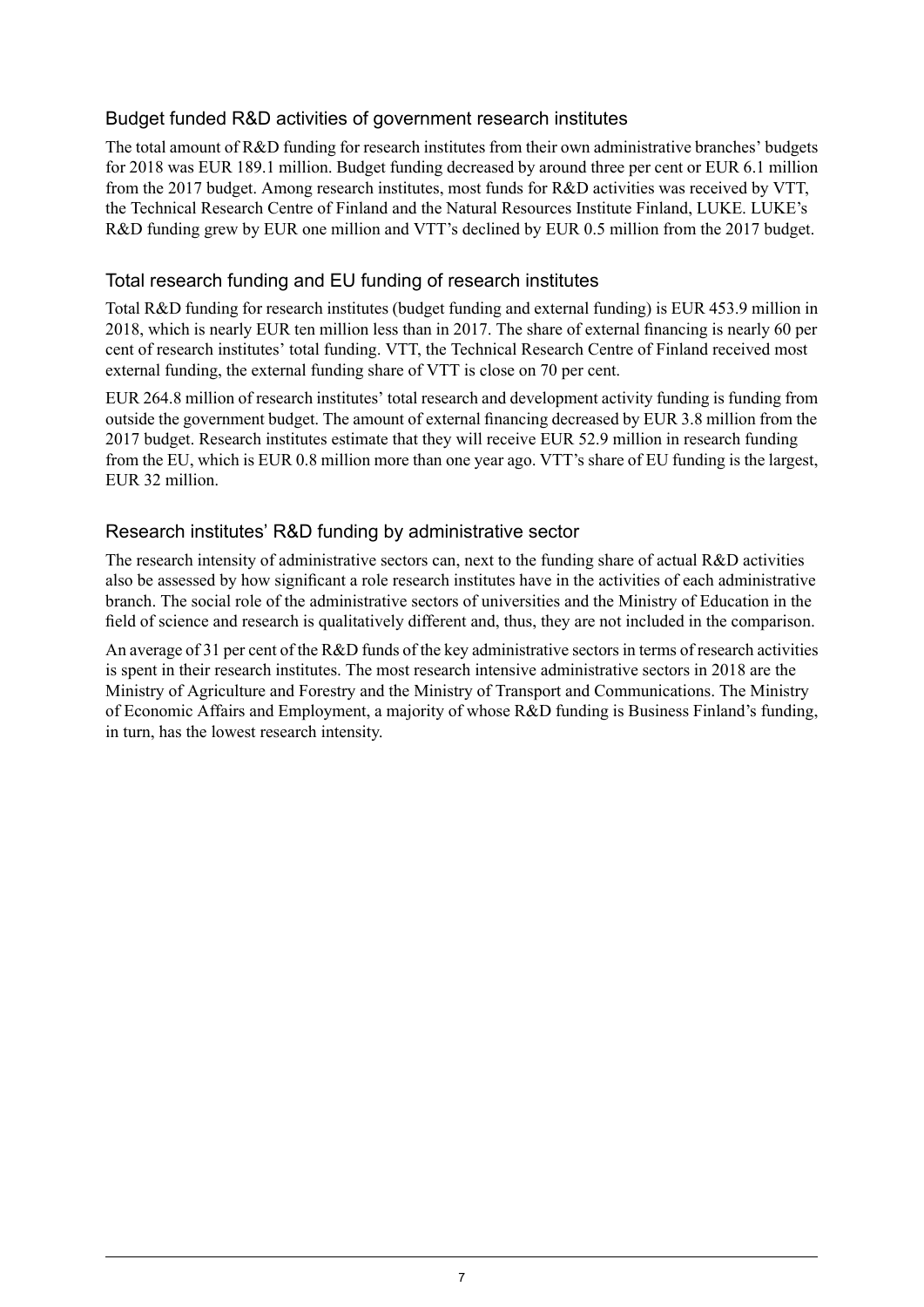## Appendix tables

#### <span id="page-7-0"></span>**Appendix table 1. Development of central government's total expenditure and funding of R&D activities in 2010 to 2018**1)

| Year | Central<br>government<br>expenditure (EUR<br>milion) | Central government R&D funding<br>expenditure<br>excluding debt<br>servicing (EUR<br>million) | (EUR million) | Share of R&D<br>funding in<br>central<br>qovernment<br>expenditure,<br>9/2) | Central<br>qovernment<br>expenditure.<br>real change,<br>$\%$ | Central<br>qovernment<br>expenditure<br>excluding debt,<br>real change, % | R&D<br>funding, real<br>change, % |
|------|------------------------------------------------------|-----------------------------------------------------------------------------------------------|---------------|-----------------------------------------------------------------------------|---------------------------------------------------------------|---------------------------------------------------------------------------|-----------------------------------|
| 2010 | 49 880.0                                             | 48 013.0                                                                                      | 2 0 6 5 . 3   | 4.3                                                                         | 6.4                                                           | 6.6                                                                       | 7.1                               |
| 2011 | 50 382.0                                             | 48 475.0                                                                                      | 2 0 7 1 . 7   | 4.3                                                                         | $-1.5$                                                        | $-1.5$                                                                    | $-2.7$                            |
| 2012 | 53 446.0                                             | 51 582.0                                                                                      | 2 0 64.2      | 4.0                                                                         | 2.7                                                           | 3.0                                                                       | $-3.6$                            |
| 2013 | 54 587.0                                             | 52 850.0                                                                                      | 2 0 1 7 .9    | 3.8                                                                         | 0.1                                                           | 0.5                                                                       | $-4.2$                            |
| 2014 | 54 234.0                                             | 52 520.7                                                                                      | 2 001.6       | 3.8                                                                         | $-1.9$                                                        | $-1.9$                                                                    | $-2.7$                            |
| 2015 | 53 700.0                                             | 52 169.9                                                                                      | 2 001.6       | 3.8                                                                         | $-1.4$                                                        | $-1.1$                                                                    | $-1.0$                            |
| 2016 | 54 419.0                                             | 52 898.0                                                                                      | 1836.4        | 3.5                                                                         | 1.2                                                           | 1.2                                                                       | $-8.3$                            |
| 2017 | 55 236.0                                             | 53 929.0                                                                                      | 1797.5        | 3.3                                                                         | 1.1                                                           | 1.5                                                                       | $-1.5$                            |
| 2018 | 55 675.0                                             | 54 443.0                                                                                      | 1883.2        | 3.5                                                                         | 0.0                                                           | 0.2                                                                       | 3.3                               |

<span id="page-7-1"></span>1) 2010-2016: State budget + supplementary budgets, 2017-2018: State budget proposal

2) Share of R&D funding in Central government expenditure (excluding debt servicing)

#### **Appendix table 2. Central government R&D funding and total expenditure by administrative sector in 2017 and 2018**

| <b>Administrative sector</b>                   | R&D funding / Central government expenditure (EUR million) |               |               |            |            |          |                                                                                                                               |      |        |  |
|------------------------------------------------|------------------------------------------------------------|---------------|---------------|------------|------------|----------|-------------------------------------------------------------------------------------------------------------------------------|------|--------|--|
|                                                |                                                            |               |               |            |            |          | R&D funding. EUR Million Administrative sector's expenditure R&D funding, share of<br>administrative sector's<br>expenditures |      |        |  |
|                                                | 2017                                                       | 2018          | change $2017$ |            | 2018       | change   | 2017                                                                                                                          | 2018 | change |  |
| the Parliament of<br>Finland                   | 3.6                                                        | 3.6           | 0.0           | 180.0      | 124.7      | $-55.2$  | 2.0                                                                                                                           | 2.9  | 0.9    |  |
| <b>Prime Minister's Office</b>                 | 10.7                                                       | 10.7          | 0.0           | 210.4      | 210.3      | $-0.1$   | 5.1                                                                                                                           | 5.1  | 0.0    |  |
| Ministry for Foreign<br><b>Affairs</b>         | 7.4                                                        | 7.9           | 0.5           | 1 0 66.9   | 1 0 9 1 .9 | 25.0     | 0.7                                                                                                                           | 0.7  | 0.0    |  |
| Ministry of Justice                            | 1.2                                                        | 1.0           | $-0.2$        | 915.8      | 940.7      | 24.9     | 0.1                                                                                                                           | 0.1  | 0.0    |  |
| Ministry of the Interior                       | 0.3                                                        | 0.5           | 0.2           | 1 508.2    | 1464.0     | $-44.2$  | 0.0                                                                                                                           | 0.0  | 0.0    |  |
| Ministry of Defence                            | 40.9                                                       | 46.8          | 5.8           | 2824.1     | 2872.0     | 47.8     | 1.4                                                                                                                           | 1.6  | 0.2    |  |
| Ministry of Finance                            | 5.1                                                        | 5.2           | 0.0           | 16 967.3   | 17 194.8   | 227.5    | 0.0                                                                                                                           | 0.0  | 0.0    |  |
| Ministry of Education<br>and Culture           | 1123.3                                                     | 1 1 64.4      | 41.1          | 6772.8     | 6 584.9    | $-188.0$ | 16.6                                                                                                                          | 17.7 | 1.1    |  |
| Ministry of Agriculture<br>and Forestry        | 70.0                                                       | 53.6          | $-16.4$       | 2 5 4 5 .2 | 2 5 9 4 .5 | 49.3     | 2.8                                                                                                                           | 2.1  | $-0.7$ |  |
| Ministry of Transport and<br>Communications    | 19.5                                                       | 18.5          | $-0.9$        | 3 2 3 5 .9 | 3 3 6 2.6  | 126.7    | 0.6                                                                                                                           | 0.6  | $-0.1$ |  |
| Ministry of Economic<br>Affairs and Employment | 429.1                                                      | 491.0         | 61.9          | 2928.1     | 2 841.5    | $-86.5$  | 14.7                                                                                                                          | 17.3 | 2.6    |  |
| Ministry of Social Affairs<br>and Health       | 75.4                                                       | 69.9          | $-5.5$        | 14 580.5   | 14 960.7   | 380.2    | 0.5                                                                                                                           | 0.5  | $-0.1$ |  |
| Ministry of the<br>Environment                 | 11.1                                                       | 10.4          | $-0.7$        | 180.1      | 181.2      | 1.1      | 6.1                                                                                                                           | 5.7  | $-0.4$ |  |
| TOTAL <sup>1</sup>                             |                                                            | 1797.5 1883.2 | 85.7          | 53 915.2   | 54 423.8   | 508.5    | 3.3                                                                                                                           | 3.5  | 0.1    |  |

1) Total expenditure of administrative sector, excl. debt servicing and main category President of the Republic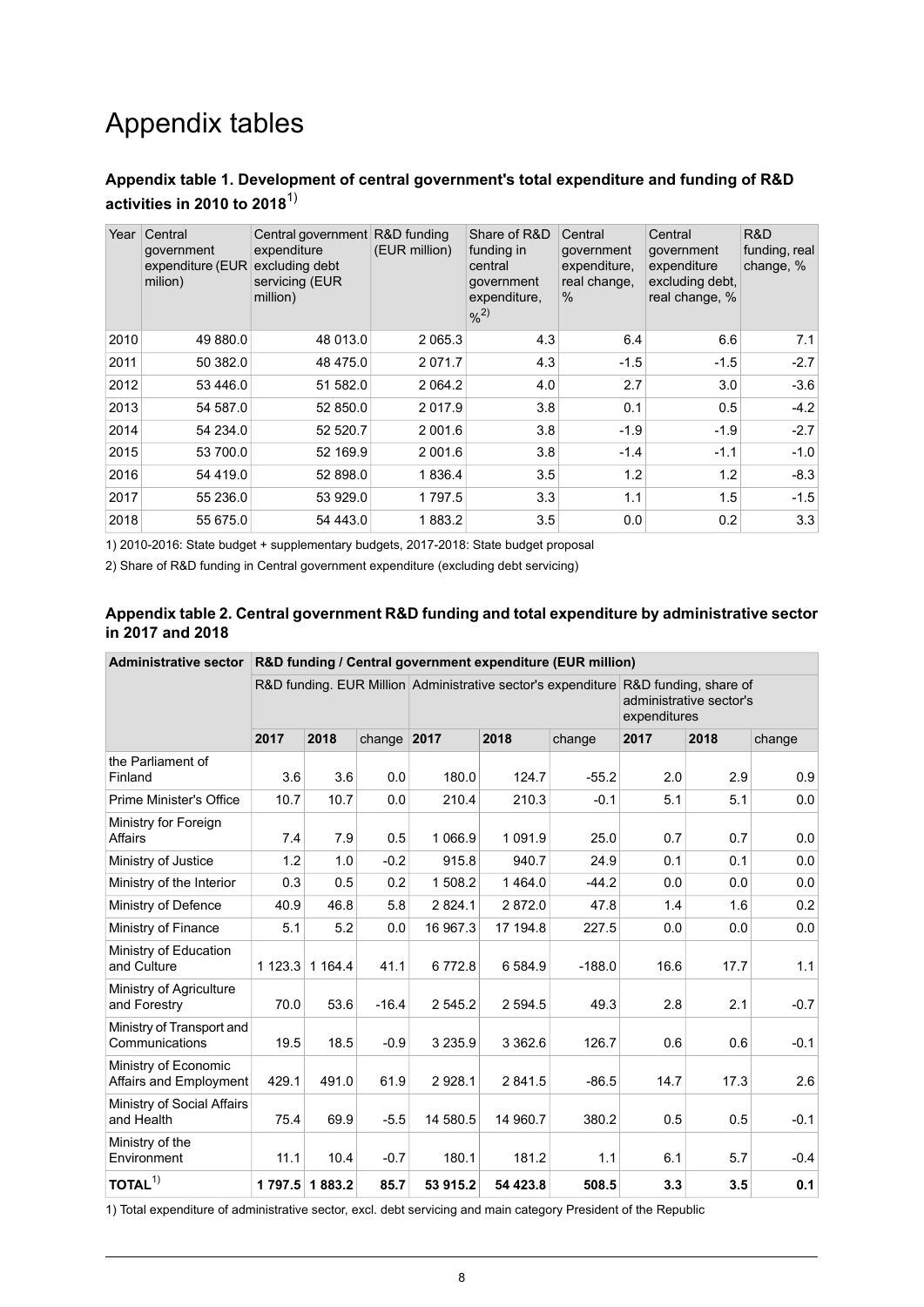| Administrative sector /                                   | <b>R&amp;D funding</b>      |                             |                                     |                                |                                 |  |  |  |  |
|-----------------------------------------------------------|-----------------------------|-----------------------------|-------------------------------------|--------------------------------|---------------------------------|--|--|--|--|
| Organisation                                              | <b>EUR million</b><br>/2017 | <b>EUR million</b><br>/2018 | Change<br>2017-2018<br>/EUR million | Change<br>2017-2018<br>/Nom. % | Change<br>2017-2018<br>/Real. % |  |  |  |  |
| <b>Ministry of Education and Culture</b>                  | 1 1 2 3 . 3                 | 1 1 64.4                    | 41.1                                | 3.7                            | 2.2                             |  |  |  |  |
| Universities                                              | 587.1                       | 615.6                       | 28.5                                | 4.9                            | 3.4                             |  |  |  |  |
| Academy of Finland                                        | 449.5                       | 444.1                       | $-5.4$                              | $-1.2$                         | $-2.6$                          |  |  |  |  |
| Other                                                     | 86.7                        | 104.7                       | 18.0                                | 20.8                           | 19.1                            |  |  |  |  |
| <b>Ministry of Economic Affairs and</b><br>Employment     | 429.1                       | 491.0                       | 61.9                                | 14.4                           | 12.8                            |  |  |  |  |
| Business Finland                                          | 322.2                       | 391.3                       | 69.1                                | 21.4                           | 19.8                            |  |  |  |  |
| Government research institutions                          | 84.9                        | 83.6                        | $-1.3$                              | $-1.5$                         | $-2.9$                          |  |  |  |  |
| …Other                                                    | 22.0                        | 16.1                        | $-5.9$                              | $-26.9$                        | $-27.9$                         |  |  |  |  |
| <b>Ministry of Social Affairs and</b><br>Health           | 75.4                        | 69.9                        | $-5.5$                              | $-7.3$                         | -8.6                            |  |  |  |  |
| Government research institutions                          | 32.5                        | 26.7                        | $-5.8$                              | $-17.8$                        | $-18.9$                         |  |  |  |  |
| University Central Hospitals                              | 15.0                        | 15.0                        | 0.0                                 | 0.0                            | $-1.4$                          |  |  |  |  |
| Other                                                     | 27.9                        | 28.2                        | 0.3                                 | 0.9                            | $-0.5$                          |  |  |  |  |
| <b>Ministry of Agriculture and Forestry</b>               | 70.0                        | 53.6                        | $-16.4$                             | $-23.5$                        | $-24.5$                         |  |  |  |  |
| Government research institutions                          | 52.3                        | 52.9                        | 0.6                                 | 1.2                            | $-0.2$                          |  |  |  |  |
| Other                                                     | 17.7                        | 0.7                         | $-17.1$                             | $-96.2$                        | $-96.3$                         |  |  |  |  |
| <b>Ministry of Defence</b>                                | 40.9                        | 46.8                        | 5.8                                 | 14.2                           | 12.6                            |  |  |  |  |
| <b>Ministry of Transport and</b><br><b>Communications</b> | 19.5                        | 18.5                        | $-0.9$                              | $-4.8$                         | -6.1                            |  |  |  |  |
| Government research institutions                          | 13.2                        | 13.5                        | 0.3                                 | 2.3                            | 0.9                             |  |  |  |  |
| Other                                                     | 63                          | 5.0                         | $-1.2$                              | $-19.8$                        | $-20.9$                         |  |  |  |  |
| <b>Ministry of the Environment</b>                        | 11.1                        | 10.4                        | $-0.7$                              | $-6.4$                         | $-7.7$                          |  |  |  |  |
| Government research institutions                          | 5.9                         | 6.0                         | 0.1                                 | 1.7                            | 0.3                             |  |  |  |  |
| Other                                                     | 5.2                         | 4.4                         | $-0.8$                              | $-15.7$                        | $-16.8$                         |  |  |  |  |
| <b>Ministry for Foreign Affairs</b>                       | 7.4                         | 7.9                         | 0.5                                 | 6.7                            | 5.2                             |  |  |  |  |
| <b>Ministry of Finance</b>                                | 5.1                         | 5.2                         | 0.0                                 | 1.0                            | $-0.4$                          |  |  |  |  |
| Government research institutions                          | 3.1                         | 3.0                         | $-0.1$                              | $-3.2$                         | $-4.6$                          |  |  |  |  |
| Other                                                     | 2.0                         | 2.2                         | 0.1                                 | 7.4                            | 5.9                             |  |  |  |  |
| the Parliament of Finland                                 | 3.6                         | 3.6                         | 0.0                                 | 0.7                            | $-0.7$                          |  |  |  |  |
| <b>Ministry of Justice</b>                                | 1.2                         | 1.0                         | $-0.2$                              | $-19.9$                        | $-21.0$                         |  |  |  |  |
| Ministry of the Interior                                  | 0.3                         | 0.5                         | 0.2                                 | 80.0                           | 77.5                            |  |  |  |  |
| <b>Prime Minister's Office</b>                            | 10.7                        | 10.7                        | 0.0                                 | 0.0                            | $-1.4$                          |  |  |  |  |
| <b>TOTAL</b>                                              | 1797.5                      | 1883.2                      | 85.7                                | 4.8                            | 3.3                             |  |  |  |  |

### <span id="page-8-0"></span>**Appendix table 3. Central government R&D funding by administrative sector in 2017 and 2018**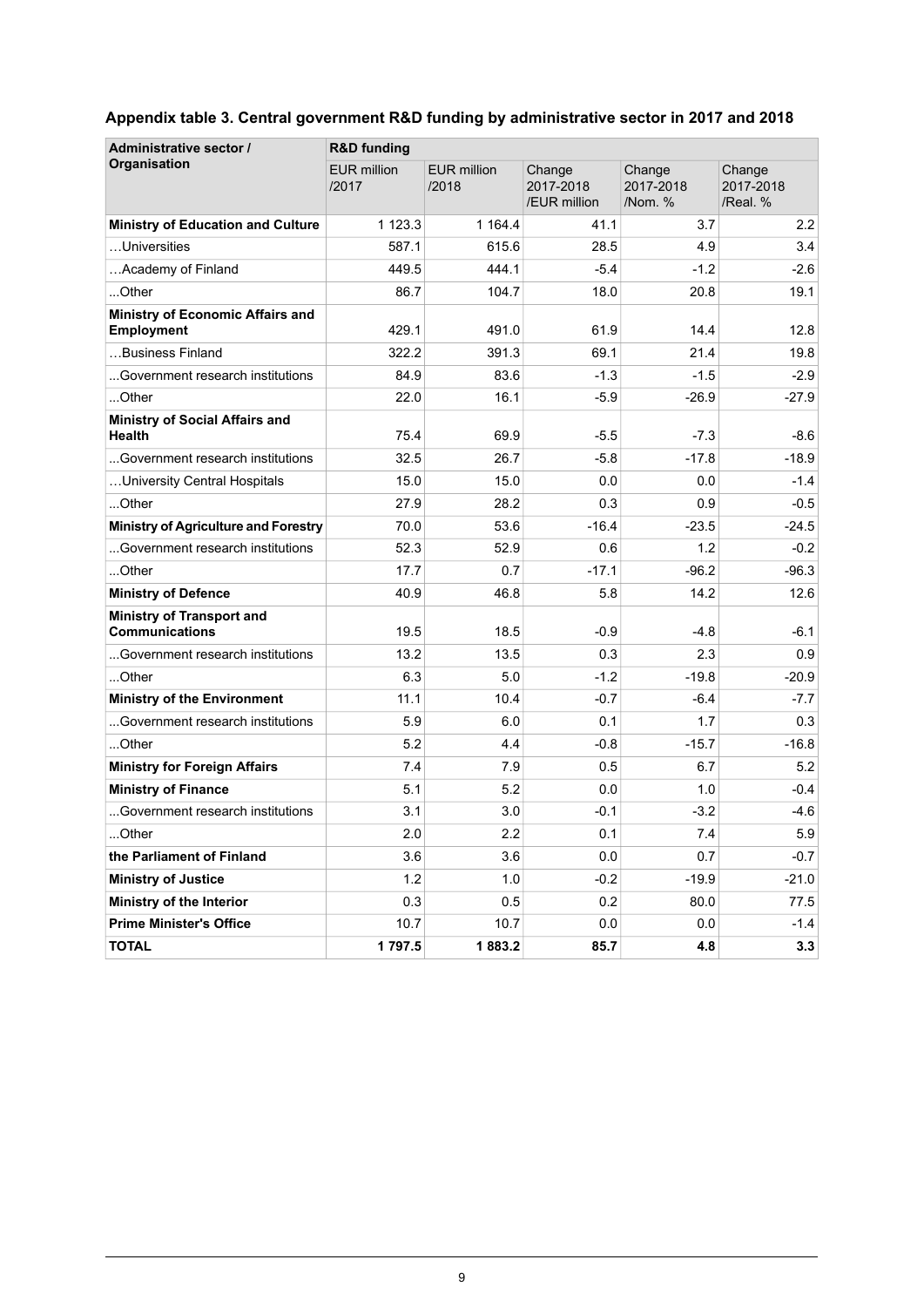| Government research institution                        | <b>EUR Million</b><br>/2017 | <b>EUR Million</b><br>/2018 | Change<br>2017-2018<br>/EUR Million | Change<br>2017-2018/Nom.<br>$\%$ | Change<br>2017-2018<br>/Real. % |
|--------------------------------------------------------|-----------------------------|-----------------------------|-------------------------------------|----------------------------------|---------------------------------|
| Finnish Institute of International Affairs             | 3.4                         | 3.4                         | 0.0                                 | 0.0                              | $-1.4$                          |
| Government Institute for Economic<br>Research          | 3.1                         | 3.0                         | $-0.1$                              | $-3.2$                           | $-4.6$                          |
| Natural Resources Institute Finland                    | 48.0                        | 49.0                        | 1.0                                 | 2.1                              | 0.7                             |
| Finnish Food Safety Authority EVIRA                    | 0.8                         | 0.4                         | $-0.4$                              | $-51.2$                          | $-51.9$                         |
| National Land Survey of Finland                        | 3.5                         | 3.5                         | 0.0                                 | 0.6                              | $-0.8$                          |
| Finnish Meteorological Institute                       | 13.2                        | 13.5                        | 0.3                                 | 2.3                              | 0.9                             |
| Geological Survey of Finland                           | 11.4                        | 10.6                        | $-0.8$                              | $-7.0$                           | $-8.3$                          |
| VTT Technical Research Centre of<br><b>Finland Ltd</b> | 73.5                        | 73.0                        | $-0.5$                              | $-0.7$                           | $-2.1$                          |
| STUK - Radiation and Nuclear Safety<br>Authority       | 2.5                         | 1.7                         | $-0.8$                              | $-32.4$                          | $-33.3$                         |
| National Institute for Health and Welfare              | 22.2                        | 15.9                        | $-6.3$                              | $-28.5$                          | $-29.5$                         |
| Finnish Institute of Occupational Health               | 7.9                         | 9.2                         | 1.3                                 | 15.8                             | 14.2                            |
| <b>Finnish Environment Institute</b>                   | 5.9                         | 6.0                         | 0.0                                 | 0.8                              | $-0.5$                          |
| <b>TOTAL</b>                                           | 195.2                       | 189.1                       | $-6.1$                              | $-3.1$                           | $-4.5$                          |

### <span id="page-9-0"></span>**Appendix table 4. Government research institutes' budget-funded R&D activities in 2017 and 2018**

#### <span id="page-9-1"></span>**Appendix table 5. Government research institutes' budget-funded R&D activities and total R&D funding in 2018**

| Government research institution                        | <b>Budgetary</b><br>funding (EUR<br>Million) | External<br>funding, total<br>(EUR Million) | External<br>funding, share<br>$\%$ | EU-funding<br>(EUR Million) | R&D funding.<br>total (EUR<br>Million) |
|--------------------------------------------------------|----------------------------------------------|---------------------------------------------|------------------------------------|-----------------------------|----------------------------------------|
| Finnish Institute of International Affairs             | 3.4                                          | 0.7                                         | 16.3                               |                             | 4.1                                    |
| Government Institute for Economic<br>Research          | 3.0                                          | 2.0                                         | 39.4                               |                             | 5.0                                    |
| Natural Resources Institute Finland                    | 49.0                                         | 32.5                                        | 39.9                               | 5.2                         | 81.5                                   |
| Finnish Food Safety Authority EVIRA                    | 0.4                                          | 0.7                                         | 63.3                               | 0.1                         | 1.1                                    |
| National Land Survey of Finland                        | 3.5                                          | 4.6                                         | 56.5                               | 0.7                         | 8.1                                    |
| Finnish Meteorological Institute                       | 13.5                                         | 13.2                                        | 49.5                               | 3.1                         | 26.8                                   |
| Geological Survey of Finland                           | 10.6                                         | 6.0                                         | 36.2                               | 1.2                         | 16.6                                   |
| VTT Technical Research Centre of<br><b>Finland Ltd</b> | 73.0                                         | 159.1                                       | 68.5                               | 32.0                        | 232.1                                  |
| STUK - Radiation and Nuclear Safety<br>Authority       | 1.7                                          | 0.7                                         | 28.7                               | 0.6                         | 2.4                                    |
| National Institute for Health and Welfare              | 15.9                                         | 19.4                                        | 55.0                               | 4.2                         | 35.3                                   |
| Finnish Institute of Occupational Health               | 9.2                                          | 9.9                                         | 52.0                               | 2.6                         | 19.1                                   |
| <b>Finnish Environment Institute</b>                   | 6.0                                          | 16.1                                        | 73.0                               | 3.2                         | 22.0                                   |
| <b>TOTAL</b>                                           | 189.1                                        | 264.8                                       | 58.3                               | 52.9                        | 453.9                                  |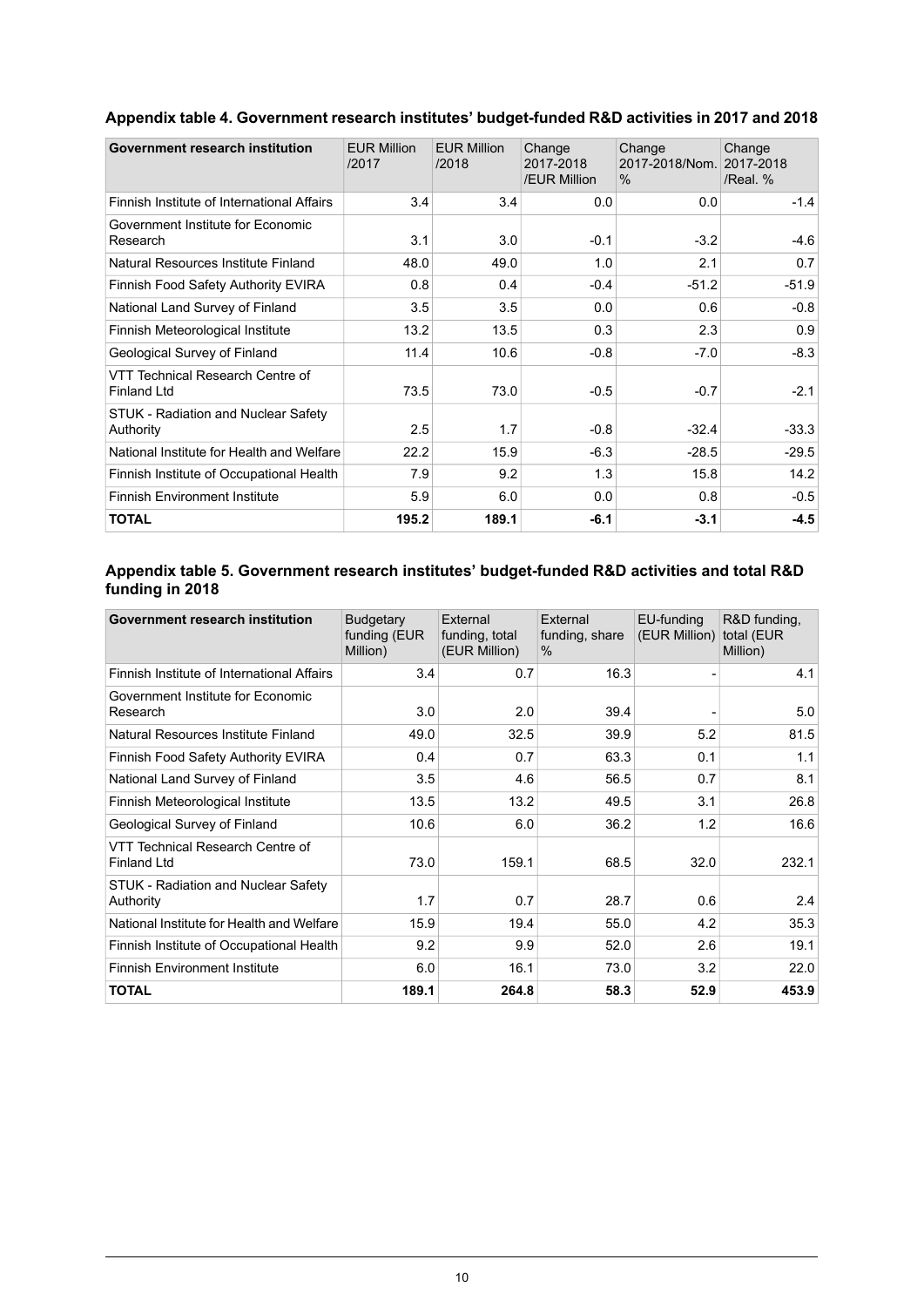### <span id="page-10-0"></span>**Appendix table 6. The share of research institutes in the R&D expenditure of certain administrative sectors in 2018**1)

| <b>Administrative sector</b>                | R&D funding, EUR<br>Million | Goverment research<br>institution | Goverment research<br>institution, share % |
|---------------------------------------------|-----------------------------|-----------------------------------|--------------------------------------------|
| Ministry of Finance                         | 5.2                         | 3.0                               | 58.0                                       |
| Ministry of Agriculture and Forestry        | 53.6                        | 52.9                              | 98.8                                       |
| Ministry of Transport and Communications    | 18.5                        | 13.5                              | 72.9                                       |
| Ministry of Economic Affairs and Employment | 491.0                       | 83.6                              | 17.0                                       |
| Ministry of Social Affairs and Health       | 69.9                        | 41.7                              | 59.7                                       |
| Ministry of the Environment                 | 10.4                        | 6.0                               | 57.9                                       |
| <b>TOTAL</b>                                | 648.5                       | 200.7                             | 31.0                                       |

<span id="page-10-1"></span>1) The research institutes of the Ministry of Social Affairs and Health also include university central hospitals, the Finnish Environment Institute taken into consideration in the administrative sector of the Ministry of the Environment.

#### **Appendix table 7. Central government R&D funding by administrative sector in 2008 to 2018**

| <b>Administrative sector</b>                   | R&D funding at current prices, EUR Million |                                                                         |       |       |       |       |       |               |        |                 |                 |
|------------------------------------------------|--------------------------------------------|-------------------------------------------------------------------------|-------|-------|-------|-------|-------|---------------|--------|-----------------|-----------------|
|                                                | 2008                                       | 2009                                                                    | 2010  | 2011  | 2012  | 2013  | 2014  | 2015          | 2016   | $2017^{1}$      | $2018^{2}$      |
| the Parliament of Finland                      | 3.1                                        | 3.3                                                                     | 3.3   | 3.3   | 3.4   | 3.4   | 3.5   | 3.6           | 3.6    | 3.6             | 3.6             |
| Prime Minister's Office                        | 0.3                                        | 0.2                                                                     | 0.2   | 0.2   | 0.2   | 0.1   | 4.8   | 6.1           | 10.7   | 10.7            | 10.7            |
| Ministry for Foreign Affairs                   | 10.5                                       | 14.3                                                                    | 9.2   | 13.2  | 11.8  | 14.1  | 14.2  | 15.2          | 9.9    | 7.4             | 7.9             |
| Ministry of Justice                            | 2.1                                        | 1.9                                                                     | 2.1   | 2.1   | 3.2   | 4.2   | 3.8   | 2.0           | 1.4    | 1.2             | 1.0             |
| Ministry of the Interior                       | 0.7                                        | 0.8                                                                     | 0.8   | 1.4   | 1.8   | 1.2   | 1.0   | 0.2           | 0.2    | 0.3             | 0.5             |
| Ministry of Defence                            | 49.8                                       | 34.7                                                                    | 56.3  | 52.8  | 52.2  | 37.4  | 42.0  | 36.4          | 34.7   | 40.9            | 46.8            |
| Ministry of Finance                            | 8.0                                        | 8.6                                                                     | 7.1   | 9.1   | 7.9   | 7.1   | 7.2   | 6.9           | 5.6    | 5.1             | 5.2             |
| Ministry of Education and<br>Culture           | 784.6                                      | 839.4                                                                   | 941.0 | 947.3 | 995.5 | 984.3 |       | 986.3 1 089.9 | 1112.3 |                 | 1 123 3 1 164 4 |
| Ministry of Agriculture and<br>Forestry        | 99.5                                       | 101.7                                                                   | 98.7  | 96.2  | 98.1  | 95.0  | 93.9  | 94.9          | 72.1   | 70.0            | 53.6            |
| Ministry of Transport and<br>Communications    | 34.5                                       | 34.4                                                                    | 32.1  | 32.4  | 30.2  | 29.0  | 28.0  | 34.8          | 24.4   | 19.5            | 18.5            |
| Ministry of Economic<br>Affairs and Employment | 677.6                                      | 745.4                                                                   | 763.8 | 749.2 | 711.1 | 709.1 | 686.5 | 615.0         | 477.2  | 429.1           | 491.0           |
| Ministry of Social Affairs<br>and Health       | 125.6                                      | 121.4                                                                   | 130.9 | 143.4 | 127.6 | 116.7 | 115.8 | 82.4          | 73.0   | 75.4            | 69.9            |
| Ministry of the<br>Environment                 | 17.6                                       | 22.3                                                                    | 20.1  | 21.3  | 21.4  | 16.2  | 14.5  | 14.3          | 11.5   | 11.1            | 10.4            |
| <b>TOTAL</b>                                   |                                            | 1 813.8 1 928.4 2 065.3 2 071.7 2 064.2 2 017.9 2 001.6 2 001.6 1 836.4 |       |       |       |       |       |               |        | 1 797.5 1 883.2 |                 |

1) data may become revised based on supplementary budgets

2) data may become revised based on supplementary budgets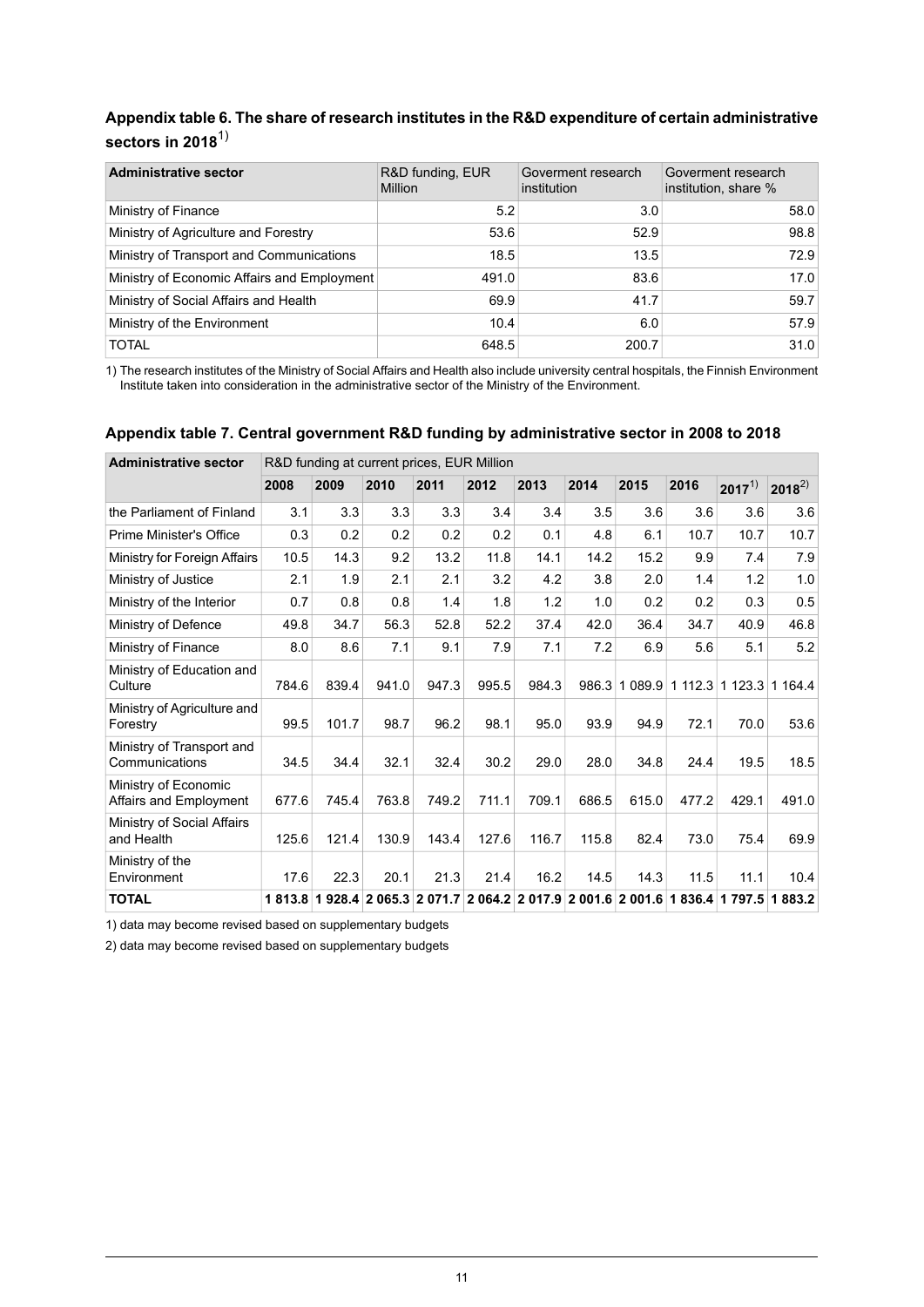| Organisation<br>R&D funding at current prices, EUR Million |       |                                                                 |       |       |       |       |       |       |            |            |            |
|------------------------------------------------------------|-------|-----------------------------------------------------------------|-------|-------|-------|-------|-------|-------|------------|------------|------------|
|                                                            | 2008  | 2009                                                            | 2010  | 2011  | 2012  | 2013  | 2014  | 2015  | 2016       | $2017^{1}$ | $2018^{2}$ |
| <b>Universities</b>                                        | 452.2 | 490.0                                                           | 513.5 | 555.7 | 583.2 | 573.6 | 578.9 | 578.0 | 585.5      | 587.1      | 615.6      |
| Universities of applied<br>sciences $^{3)}$                |       |                                                                 |       |       |       |       |       |       |            |            | 66.3       |
| University Central<br>Hospitals                            | 48.7  | 40.0                                                            | 40.0  | 40.0  | 36.0  | 31.0  | 31.3  | 21.7  | 18.0       | 15.0       | 15.0       |
| Academy of Finland                                         | 298.0 | 311.2                                                           | 385.4 | 351.5 | 325.0 | 334.5 | 322.7 | 415.5 | 439.0      | 449.5      | 444.1      |
| Tekes / Business Finland                                   | 531.3 | 601.0                                                           | 610.8 | 598.3 | 557.7 | 566.9 | 560.7 | 485.7 | 369.6      | 322.2      | 391.3      |
| Government research<br>institutes                          | 286.1 | 302.2                                                           | 297.6 | 304.0 | 307.1 | 291.9 | 276.4 | 257.9 | 196.6      | 195.2      | 189.1      |
| Other R&D funding                                          | 197.5 | 184.0                                                           | 218.1 | 222.2 | 255.1 | 219.9 | 231.5 | 242.8 | 227.7      | 228.5      | 161.8      |
| <b>TOTAL</b>                                               |       | 1 813.8 1 928.4 2 065.3 2 071.7 2 064.2 2 017.9 2 001.6 2 001.6 |       |       |       |       |       |       | 836.4<br>1 | 1 797.5    | 883.2<br>1 |

#### <span id="page-11-0"></span>**Appendix table 8. Central government R&D funding by administrative sector in 2008 to 2018**

1) data may become revised based on supplementary budgets

2) data may become revised based on supplementary budgets

<span id="page-11-1"></span>3) Included in "Other R&D funding" before the year 2018

#### **Appendix table 9. Central government R&D funding by socioeconomic objective in 2015 to 2018**

| Socioeconomic objective (NABS 2007)                                                   | R&D funding at current prices, EUR Million |        |            |            |
|---------------------------------------------------------------------------------------|--------------------------------------------|--------|------------|------------|
|                                                                                       | 2015                                       | 2016   | $2017^{1}$ | $2018^{2}$ |
| Agriculture                                                                           | 96.7                                       | 76.3   | 71.7       | 56.4       |
| Industrial production and technology                                                  | 332.4                                      | 295.2  | 201.1      | 303.4      |
| Energy                                                                                | 177.5                                      | 69.7   | 61.7       | 42.4       |
| Transport, telecommunication and other infrastructures                                | 33.0                                       | 28.4   | 29.0       | 49.3       |
| Defence                                                                               | 37.3                                       | 35.5   | 41.7       | 47.5       |
| Exploration and exploitation of the earth                                             | 24.6                                       | 21.4   | 22.7       | 22.5       |
| Environment                                                                           | 22.1                                       | 43.3   | 44.9       | 54.5       |
| Health                                                                                | 71.5                                       | 54.7   | 109.7      | 51.2       |
| Education                                                                             | 6.7                                        | 3.1    | 3.1        | 1.6        |
| Culture, recreation, religion and mass media                                          | 29.1                                       | 16.4   | 10.3       | 10.2       |
| Political and social systems, structures and processes                                | 86.9                                       | 67.8   | 68.8       | 71.8       |
| General advancement of knowledge: R&D financed from other sources than<br><b>GUF</b>  | 480.0                                      | 516.3  | 522.1      | 529.8      |
| General advancement of knowledge: R&D financed from General University<br>Funds (GUF) | 578.0                                      | 586.8  | 588.8      | 619.8      |
| Exploration and exploitation of space                                                 | 25.8                                       | 21.5   | 22.0       | 22.8       |
| <b>TOTAL</b>                                                                          | 2 001.6                                    | 1836.4 | 1797.5     | 1883.2     |

1) data may become revised based on supplementary budgets

2) data may become revised based on supplementary budgets